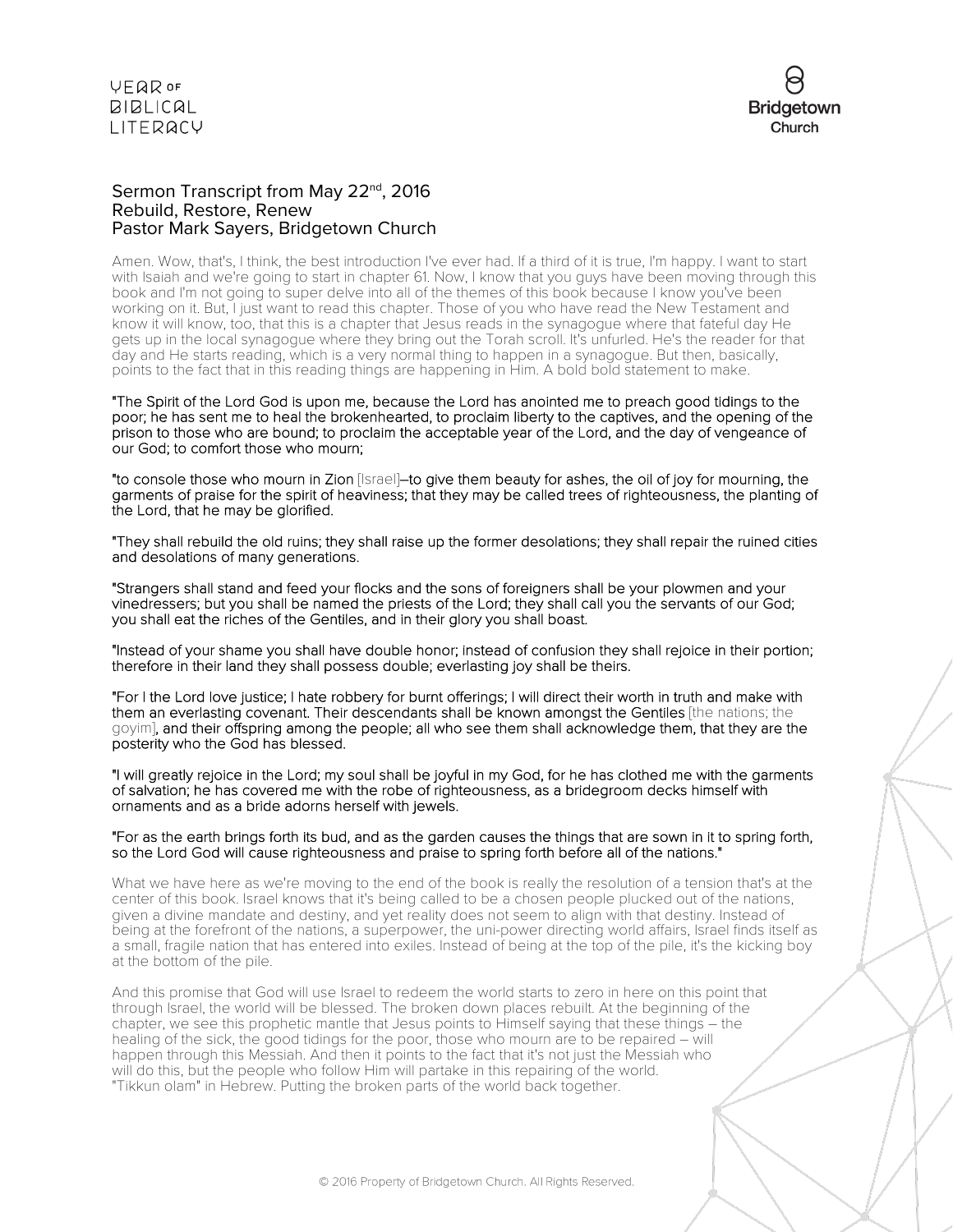# VEQROF **BIBLICAL** LITERACY



The moral question is one that really bugs me. It's probably the question that I have to put a lot of my life into. What does this look like for people in cities like yours and mine? There's this bandwidth of cities around the world who have a commonality. My city is obsessed with coffee to the point of it being a new religion. It's literally ridiculous. I sneeze and there's a coffee shop just popped up behind me. My city is obsessed with food. We have the most restaurants and cafes per capita of any city in the world. Again, there's always some new place to go to to have brunch, always some new fusions of food. "Have you tried the Mongolian Ecuadorian mash-up that's happening downtown?"

If it hasn't been invented, when I get home there'll be one of them near my house, I'm sure. My city, in a sporting landscape which traditionally has had indigenous sports, loves the fact that it's embraced soccer, and its soccer stadiums are filled and it loves soccer, but it's also a little bit of a thing like, "We're a little bit European compared to the rest of the country."

I'm sure it's very different to your environment. My city, in contrast to the political landscape of much of the rest of the country, prides itself on being the smartest. Our book shops are kinds of temples. Not just our bounded volumes, but our own intelligence and enlightenment and how we look down on those rednecks in the north who, in their ruralness, don't really understand just how clever and sophisticated we are.

The equivalent of the governor of my state recently said his goal is to make us the most progressive state in the whole of the country. Again, this is probably just completely foreign to you guys and I apologize that I'm coming from so strange a place.

It's not just our cities. This could be Wellington in New Zealand, Copenhagen in Denmark, this could be Berlin in Germany, it could be San Francisco, Austin. There is this bandwidth of cities around the world and it's all very similar. It's kind of the globalization for people who don't like globalization. But, my question is, being a minister in this environment, what is the good news in this environment? What does the Kingdom of God look like in cities like ours?

At the center of the philosophy and founding charism, if you'd like, of our cities, you can trace this back to a philosopher who lived before Christ. A man named "Epicurus." His reaction to the world and the question of whether the gods existed was to say, "I just don't know. It's beyond me. So, what I'm going to do is hang with a group of friends, we're not going to be too ostentatious, we're going to enjoy things, we're going to eat food together, we're going to have dinner parties and hang out at our house and just create this perfect little bubble.

Epicurus' sort of main interpreter, a man called "Lucretius," who wrote a book called "On the Nature of Things," took this philosophy further and posited that, once we die, we simply are reduced into atoms. So, we should live life for enjoyment, experience, pleasure and not be over extravagant in that, but we just don't know."

He echoes the words of Macbeth, who says that life is a tale told by idiots, filled with sound and fury, signifying nothing. So, just have fun. Enjoy. Enjoy a nature hike, enjoy the latest food and create a little bubble of a culture around it.

An Italian traveler discovered Lucretius' book hidden in a bookshelf in Germany. It had been lost through the period of Christendom and the rise of Christianity in Europe. The rediscovery of that text, many people, including the author Stephen Greenblatt, who wrote a book called "The Swerve," say, "That's when the modern world is reborn." The vision of a very different understanding to this kind of Kingdom of God that Christianity had put into he world, rather, this reduced kingdom of god which seems to have some of the elements of the Kingdom of God but is reduced and small. Instead of the sweeping vistas of justice and goodness and healing and hope and restoration that we see in this text, we have fun. Feelings. A little social family.

So, the interesting thing is that the vision of the cities like yours and mine now exists at a really really interesting time in history. And, in many ways, we suffer from what I call "the arrogance of geography." What would Portland be like if we moved Cascadia and placed it between Syria and Iraq? What if we took Melbourne and New Zealand and moved them in between Russia and Poland right now? Would it look the same? No. It wouldn't. There is an element in the culture which we enjoy and like – I'm not going to lie – but is made possible because we live in these safe environments where we actually don't have to align the reality of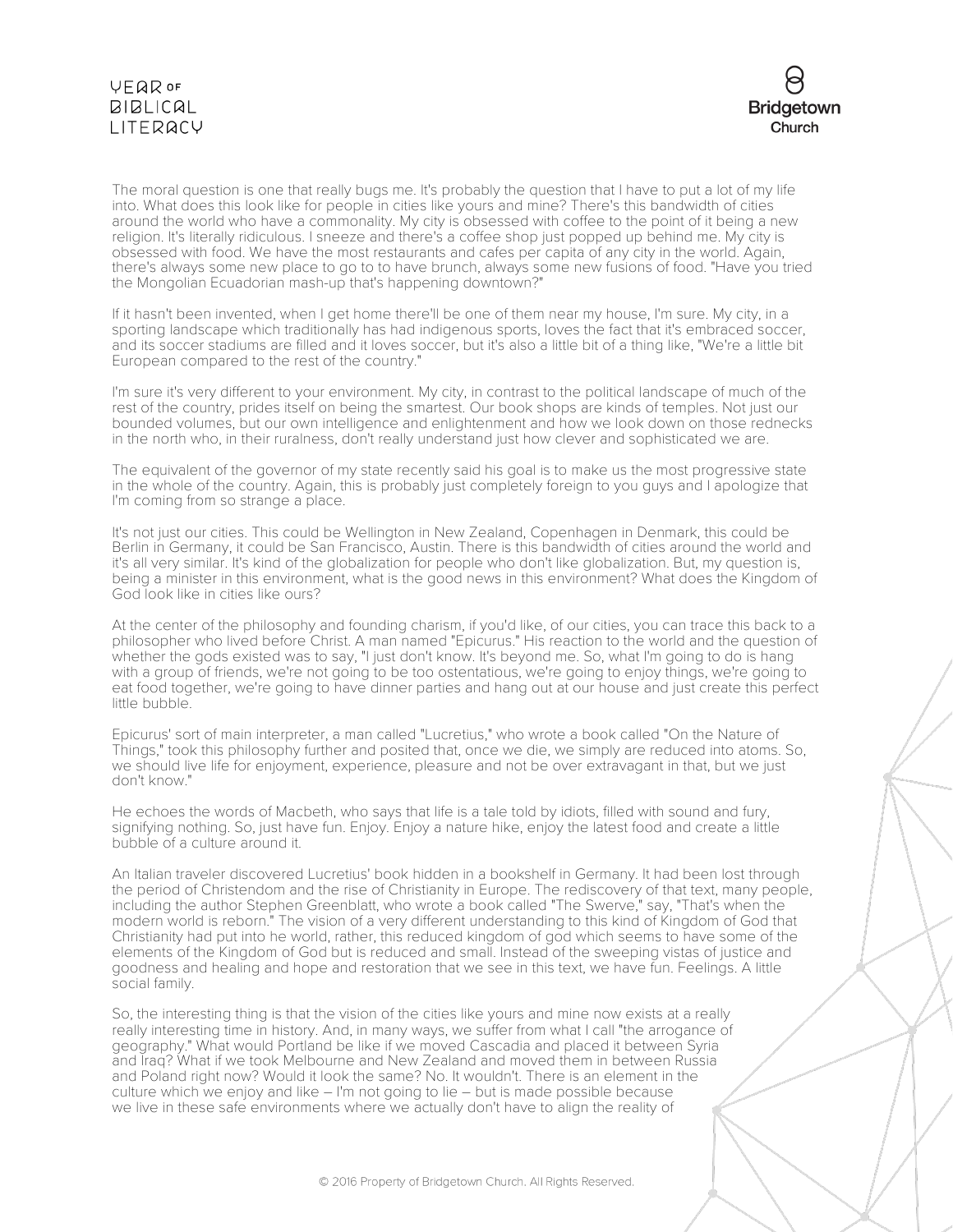



our culture with what's happening in reality.

We live in a time where – as George Packer calls it – there's an unraveling. At the time where the coffee culture of my city is going to entirely new levels where I think they're going to need to start splitting atoms in coffee cups soon, it's the same time that we lived through the rise of the Messianic, apocalyptic caliphate that now straddles Syria and Iraq and that now has outposts it's claiming in Libya. This is the same time in history where the global order, which seemed to have a period of peace relatively from the fall of the Cold War and November 9th, 1989 when the Berlin Wall fell, to now we see the rise of an increasingly aggressive Iran, Turkey under Erdogan, Russia under the Kleptocracy of Vladimir Putin. We see a world in which politics, brought to the center by Tony Blair and Bill Clinton, is now pushing to the hard right and the hard left across the world.

What is happening politically in your country is happening everywhere from Finland to the Philippines. We live in a world in which economic inequality still exists even if we talk about it less. So, the question for us as people trying to follow Jesus in a time in history like this is what is our response? Do we simply fall into this position where we lull ourselves to sleep by the comfort that surrounds us? In the mid part of the 20th century, two books were written predicting the future. One of them was George Orwell's 1984, which is about a totalitarian, dictator state ruled by "Big Brother" who looked into and saw everything. It was a reflection of what Orwell saw in the Stalinist regime.

Aldous Huxley wrote another book called "Brave New World." In his book, people were not held in place by guards and people watching them all the time. Rather, they were lulled into complacency by a culture which gave them everything. They sit in these cinemas that are three-dimensional spaces, falling asleep, drugged out of their brains with a drug called "Soma," the Greek word for "sleep." We live in the Brave New Worlds of our cities and what these places do is attempt, in a world filled with chaos and disorder and corruption and injustice, is to pretend it's not happening here. That happens in those cities. That happens with those people. Those people haven't come up to our way of thinking. It happens over there, but not here. We're different. We're little islands of people who just get it.

So, do we need these words? Do we need God's justice? Do we need His vengeance? Do we need this binding up? No, thanks. We've got it sorted. We've read those books, been to that course. We have these things.

And what happens is this world we try and create where we sit in the cafe having brunch on Saturday morning and we push away the worries of the world. But, in some way, we lose something that's essential to being human. In Ecclesiastes 3 is says that eternity has been put in the human heart. Part of that human heart comes from the fact that we are created for a drama. The drama that you guys are working through this season of teaching as you look at this spread of Scripture, this book represents reality that it's told in acts.

It begins with the story of a good creation and a good God, which is ruined by this question that a snake in the garden asks; the challenging, subversive thought that humans, even though they have everything, can be in control and be like God; a whisper that rips apart shalom. But, instead of tearing the world apart, punishing humans and ripping apart the cosmos for this sin of treachery, God begins this slow, patient work of redemption. He calls apart a nation to mirror His shalom; His Kingdom; His ways. When that nation cannot do that, He comes Himself. And the price that should've been paid for humanity's rebellion is paid by God Himself. The King of the universe is crowned on a Roman cross, naked, in utter, mind-boggling shame in Jewish culture.

And we live in this in-between time where Jesus rises out of the grave, defeats sin, defeats evil and then, at the end of time, the final act when God comes to restore the world. This is a grand drama; this is a grand narrative. But, we want to live in a world that increasingly has no drama. Throughout history, one of the things of parenthood is to teach children the inherent, tragic nature of life. One of the roles of fatherhood throughout almost every culture, from Lapland to Australian Aboriginals, is to take children as they come of age into a process where they understand the adult nature of the world. In our language now, the adult nature of the world are adult things that link to sex. But, the adult nature of the world is the reality of tragedy; the reality that the world is unjust; the reality that each of us shuffles for a moment on this mortal coil and then passes.

People note that in most cultures this happened between six and twelve. In Nelson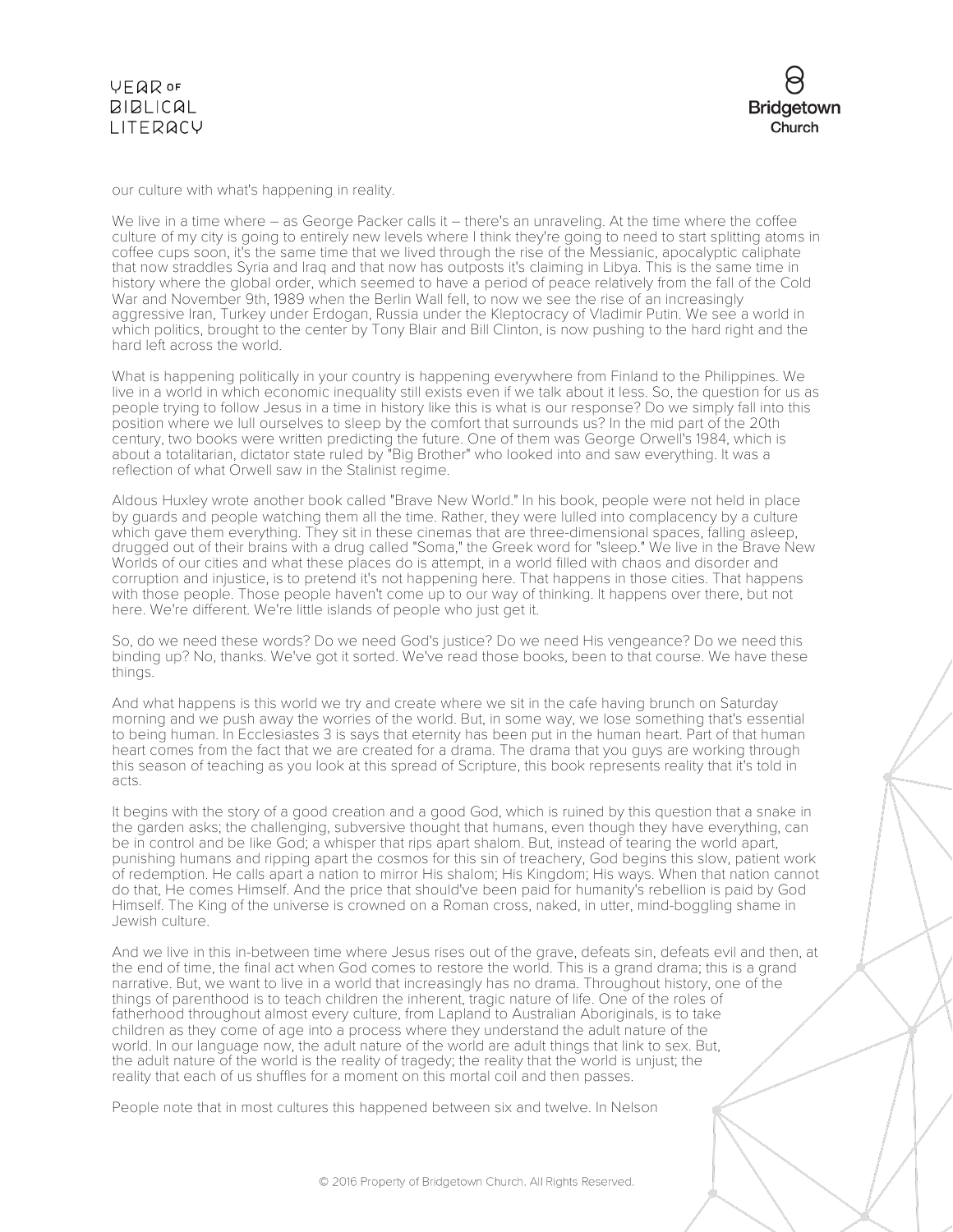# VEQROF **BIBLICAL** LITERACY



Mandela's incredibly huge autobiography – that's worth every page – "Long Walk to Freedom," he tells the story of when in his village one day the boys are taken out into the bush in South Africa and taught these things, the tragic nature of life. They're taught the way, then, to act as adults. And then the climax is just, oh my goodness, eye watering. And they're circumcised with a sort of blunt stone. Yes, you're allowed to squirm, men. But they come home different; changed; initiated; entered into a way of understanding that is in alignment with reality.

However, in our culture, over the last 30-40 years, that line has moved. It used to be the end of elementary school and then it got pushed to the end of junior high and then it got pushed to the end of high school. It used to college. Not anymore. College is, increasingly across the Western world, becoming places where we coddle people and protect them from the tragic unjust nature of life that you don't get everything your way, that you aren't a god and change everything in the universe, and actually it's now pushed into the workplace.

In Australia now, financial companies, they now have this thing where your parents – some of them – can come and check out your workspace, if it's okay. I was talking to an HR rep, and it's becoming an increasing trend of parents turning up to job interviews. And even, in some cases, instead of their child. It's like, "Wow, you look quite old for 23-year-old."

And we have this helicopter, hovering parent wanting to protect. And I get that. When I had a child it was like my brain was taken out. I used to be able to watch the news like a male without a child and just be like, "Oh, yeah. Cool. I can handle all this."

And then, when I had a child, that moment when my daughter's eyes locked on mine, I was changed. I wanted to protect her, walk through bullets, push the world away and keep her pristine and pure. But, that's not how life works. So, there's this inherent drama that we are not invited in to. In some ways, what the Melbournes and Portlands and Wellingtons and Berlins are are these places where we try and create an everlasting childhood; a palace of Peter Pans, never growing up and who shun responsibility; who run away from adulthood.

So, one of the incredible challenges of doing church in this time and place is not only do you have to preach the Word, not only do you have to teach the kingdom, not only do you have to create spaces where the Spirit can move, you have to invite people into the actual reality of what life is like, educate them that the way that they've been taught about the world doesn't align with reality, that there is a tragic nature to life and that, actually, hard things are used for God for good.

I just want to give you four ways in which stepping into that reality will change your life. Because, you know what? The interesting, interesting thing about the reality of these most comfortable little enclaves in the Western world is that when you peel back the coffee and the Activewear and the organic plastic, underneath it there is rampant anxiety. Maclean's Magazine says that 86% of U.S. college students now describe themselves as overly anxious, exhausted even though they don't do a lot, burnt out on that oneday-a-week job, and afraid.

Before 1960, cutting was virtually unknown. Before 1960, youth suicide was virtually unknown. If you want to go to countries where those things don't exist, you go to countries where people have to scrabble and graft and work hard and there's no choice anxiety, you've got a purpose that you're walking towards. But, we live under the oppression of a cruel freedom. We live under the weight of choice anxiety. We follow the God whose great prayer for Israel is the Shema. "Hear, O Israel, the Lord God is one."

But, for us, we're given a million mini-gods, a million little questions, a million little options. "What are you going to be?"

John Mark and I were just on the Northern California coast near an ambassador's outpost of where a new thought came to this country, a place called Esalen where a man called Werner Erhard spoke about this idea that, actually, inside of is there's nothing there. That the onus, then, is for you to create yourself. You are oppressed with the heretical notion that you have the weight of making yourself upon you. You don't. You are called, created, knitted in your mother's womb by the God of the universe who knows who you are. The search to find yourself within only leads you to an incredibly anxious place of comparison. And what happens is the reality of our beautiful cities are revealed as the mirage they really are.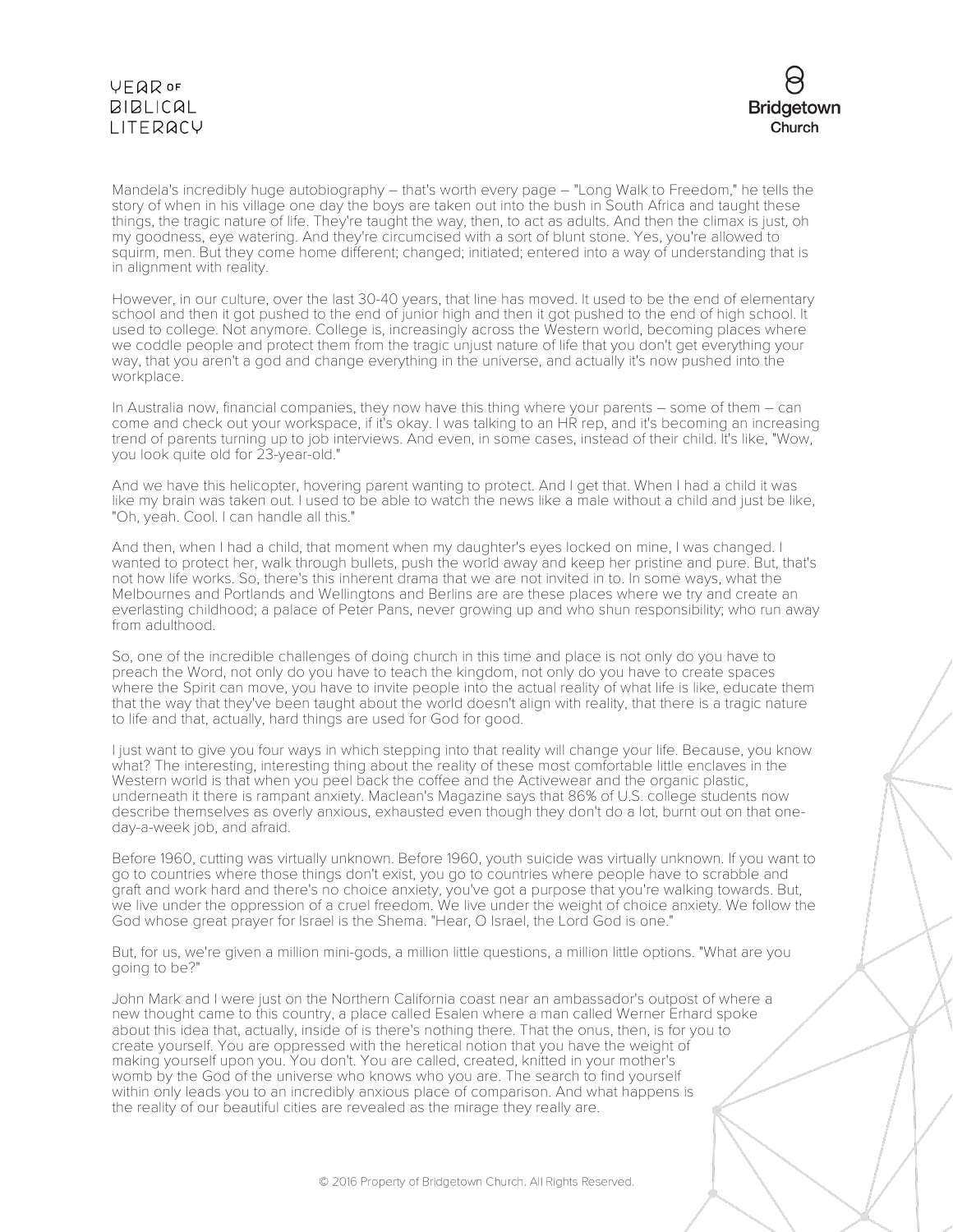# **VEQR OF**  $BIBLICAL$ LITERACY



We have this thing – I've had this a number of times in pastoral ministry, my staff have – where we'll have someone come to us, very often a girl in her 20's, and she comes and says this, "Look, I am so good friends with Mary. And I look at Mary's life and I look at her Facebook and her Instagram and I just feel terribly about myself because she's so pretty and she looks fantastic and she goes to all these wonderful things and she just has this brilliant life and I don't have that. It's not there. And every time I look at my phone I see Mary. And when I get together with Mary, it's okay. But, I hate Instagram Mary.

And then, like a week later, Mary comes to us. "Jane. Jane's Instagram. She's so pretty and she goes these amazing places and her job's just fantastic."

And no one's talking. Constant comparison because of this mythology that there's this perfect world that you can achieve through the right combination like a safe-cracker. Just spin it, get it right, do it and then boom, Pandora's box, shalom rejuiced, will open for you.

Four things. The first thing is if God creates the narrative Scripture as a grand drama, you're going to face drama. Your life is actually a drama of tension. In every story told in history that's worth reading it's normally about an ordinary person who faces a challenge. Luke Skywalker – I put this in for John Mark. Luke Skywalker – sorry. My household is a Star Wars household. My kids are just obsessed.

Luke Skywalker is a farm boy who then is drawn into something bigger than himself. There is chaos and disorder in the universe. Things are not as they're meant to be. Harry Potter is under the stairs, drawn into a world that's bigger. The heroic element in ourselves that faith calls out only is ignited when we're drawn into a struggle. When we just want to stay in the coffee shop and push away the world's problems, when we want to self-medicate, however you do that, whether it's from drugs, alcohol or just endless endless doing of this. Your life will have drama. If it doesn't have it now, it's coming. This is a world filled with relational breakdown and with illness. We are all going to die in this room. One in three people get cancer, one in three people get heart disease. Something is coming if it's not here now. But, my suspicion is for many of you that it's here now and we can't talk about it because of the myth of this perfect world.

But, you will face drama. We live in a world that is filled with drama and chaos and tension and imperfection. But, we need to reframe how we see this because the drama is the making of the protagonist in the story and the drama is the making of you. Paul says in Romans that God uses bad things for good, and that will be the story of your life. You cannot control what happens to you, but you can control your response. Giving it to God.

My overwhelming battle for the last period of at least 10 years of my life has been an overwhelming battle with bi-polarity. I didn't ask for it; it came to me. And I'm leading a church, just given birth to twins – I didn't give birth to twins. That would be a drama. My wife giving birth to twins at the moment when I was having an episode. Was that all meant to happen? All meant to be passed? The filled with time and energy whose lives perfect and together, but God has used that drama in my life in the most incredible ways. I don't drink. I have to have a routine life. I have to get to bed early. I have to be really careful when I travel. Everything that our spontaneous, fun-filled world says that we shouldn't do that bizarrely has brought this incredible focus, this healing in my life.

You are facing a drama now. One will come. You get to choose to run away or let it be the making of Christ remaking you in His character.

Number two: in any story of drama, anything worth its while, the person then thrown into drama recognizes that they don't have the resources within them to face that disorder, drama, chaos or whatever it may be. So, they must go and seek out wisdom outside of themselves. The great Greek myth that all truth is found within is rejected. They must look outside of you. Classically, you will have Gandalf come for Frodo. You have Obi-Wan Kenobi for Luke Skywalker. Every story, there is some form of wisdom which comes. For us, it's this understanding that there is a loving God in the universe who is the only resource which can help you defeat the drama you are in. To do that, though, requires us to do something which is completely heretical in our secular kingdom of god: to give up authority.

We don't like to give up authority because we are kings of our own kingdom of god without the King. So, you see these little trends happening. It's not big, but it's a little mini revolution that's happening in the world at the moment. It's happening all across that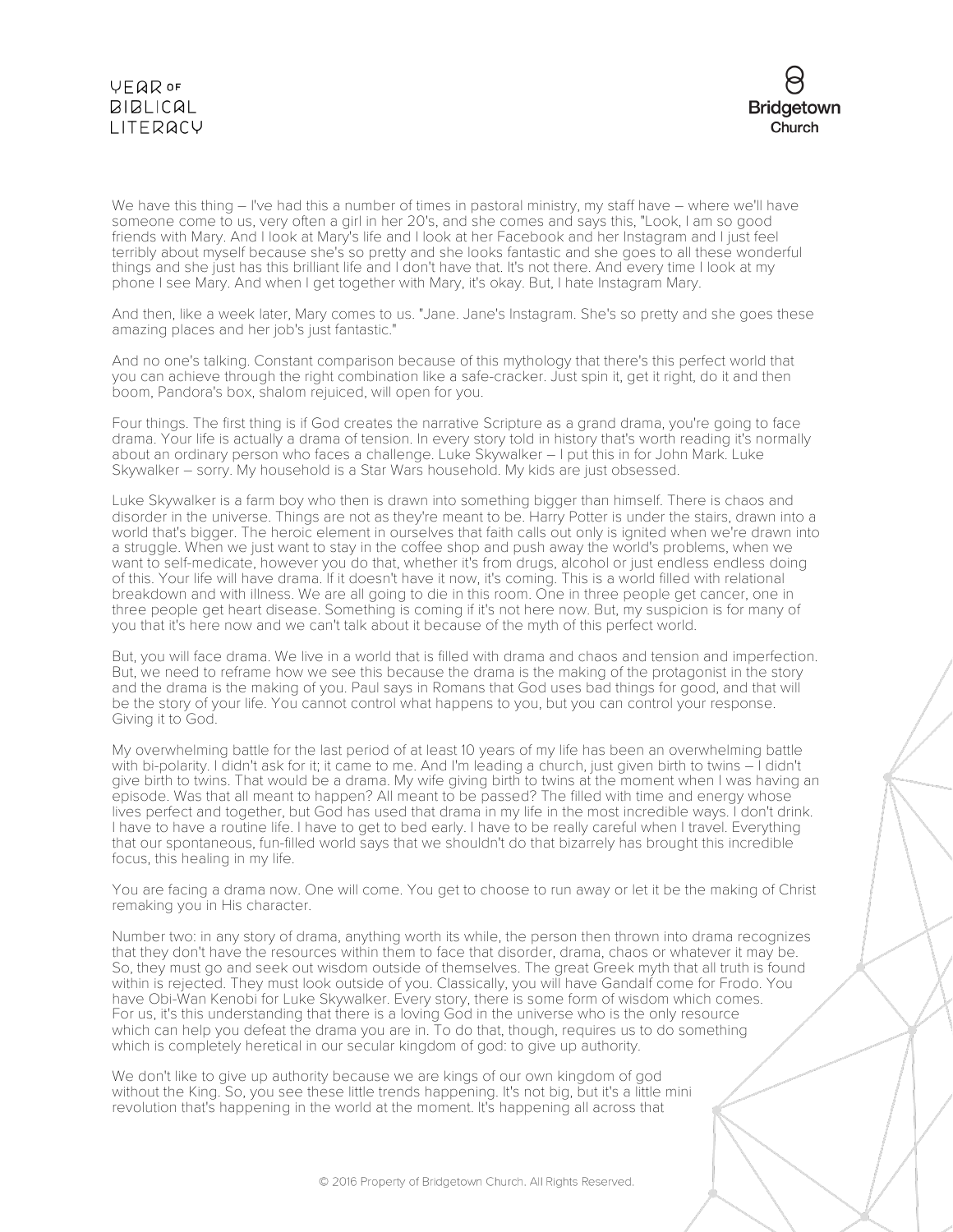

bandwidth of core cities where the great fuel of the Church, the great fuel that has powered the Church, is the Holy Spirit but how people respond to that Spirit, and that fuel is commitment. We don't like commitment. When I talk to denominational heads and they're like, "We now see 'regular' as coming once a month."

We fear that if we commit ourselves and give over ourselves to something that we will be held back. It will cut down our options to escape from the oppressive freedom of our lives. We must choose one thing with all of our hearts. Commitment. Give ourselves to it. Be disciples. A disciple is someone who allows themselves to be taught Jesus' way as an apprentice that says, "I don't know how to do this. Please teach me."

This completely goes against the egalitarian equality mandates of our culture to say, "I don't know how to live. Teach me the ways of Christ."

The third thing is: classically, the person in the midst of the drama discovers that their desire to put evil out there is a false one. In Melbourne, classically progressive Melbourne, we point northward and go, "Oh, those people in Queensland in the north, they're rednecks. They don't get it. They're racist. They do this."

And we put evil in some huge thing. Other people do this. It's illegal immigrants, it's that group. Whatever it is, it's out there. But, the protagonist discovers – again, Star Wars. Let's just go there. Empire Strikes Back. When Luke goes into the cave and there's that bit where he sees Darth Vader's face in his, half weird thing. I was disturbed. I was a young child. But, what it says is, as Nietzsche said, "Monsters who fight monsters can become monsters."

Solzhenitsyn said that the line between good and evil does not exist between two groups of people, but runs through the human heart. The evil that we think is outside of our cities because we're so progressive, we're so enlightened, "If other people just read the right books, go in the right courses and just be tolerant," that evil exists with us. We're the ones living in one of the most opulent, comfortable cultures in history while the world is suffering. Read the Bible. That's not a good place to be.

I make bad decisions, I make selfish decisions, our lives are filled with lust not just for sex, but so many things. We are a culture which is obsessed with seeing and getting and acquiring and consuming. Each one of us has a mandate to destruction because of their fallen nature. When we realize that, that there's the drama out there but the drama in here, then we're taken on a different path. A path that requires an incredibly bravery. A bravery of giving up and saying, "Father, I am not in control."

But ultimately it flows under a greater bravery, which is my last point. That at the end, there are classically two types of stories you'll see. Classically, in American literature and movies, one is the story of redemption where we have all these things: a hero is taken out of their environment and there's chaos and disorder in the world. They then meet someone who's a bit of a person who gives them some guidance. Then, at the end, they destroy the enemy, smoke a cigarette and walk off into the distance, sometimes with a girl and sometimes with not. Depends on how many restrictions you'll put on their life. Yet in the stories which I think reflect the Biblical narrative, at the end of Harry Potter he gives his life. There's that image of the death that comes, a link back to a medieval vision that they still write in Europe of Christ, the giving up of self. That the story, at the end, reaches its completion as the protagonist gives their life for something greater. What we face is the incredible, staggering reality that the answer to the chaos in the world, the answer to the chaos and disorder and disobedience in ourselves is met by Christ.

We don't have to die; we just have to follow Him. So, that person in those first verses, Isaiah 61:1-3, who promises to come into the world, who the spirit of the Lord is upon, who proclaims the year of the Lord's favor, He will take death upon Himself. But, what we are invited to in the beautiful worlds of Portland and Melbourne, as people who follow their Christ who has given everything, is to be revolutionary rebuilders.

Isaiah 61:4: "They shall rebuild the old ruins; they shall raise up the former desolations; they shall repair the ruined cities," – that may look super beautiful to those without spiritual eyes.

And we build that with heroism flowing from the Spirit, which happens in thousands of minuscule things. This church in this city has a bigger mandate than you realize. God's answer for what He wants to do in Portland actually lies – your part of that answer that